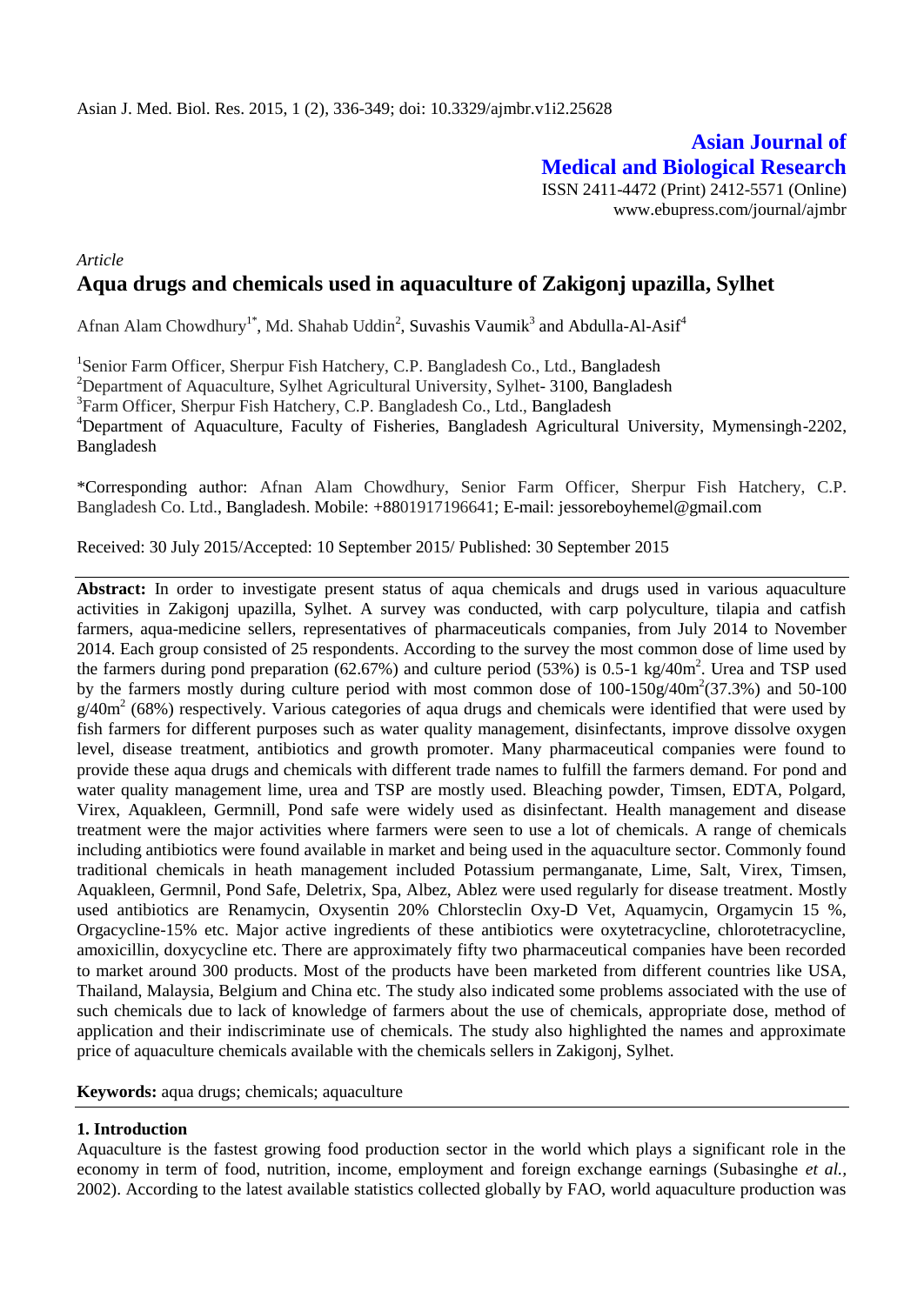90.4 million tonnes by weight and US\$144.4 billion by value in 2012, including 66.6 million tonnes of food fish and 23.8 million tonnes of aquatic algae (FAO, 2014). Use of aqua-medicines in aquaculture systems for various purposes is widely recognized. They are essential components in pond construction, health management, soil and water management, enhancement of natural aquatic productivity, transportation of live organism, feed formulation, manipulation and enhancement of reproduction, growth promotion and processing value enhancement of final product (Alderman *et al.,* 1994, GESAMP, 1997). There are several traditional chemicals and drugs were used in aquaculture for health management. These included sodium chloride, formalin, malachite green, methylene blue, potassium permanganate, glutaraldehyde and trifluralin (Plumb; 1992, Philllips; 1996; Hasan and Ahmed, 2002; Brown and Brooks 2002; DOF; 2002). Other popular traditional aqua-medicines included Zeolite, EDTA, gypsum, lime, alum were used for the purpose of pond soil and water quality management. These are widely used to neutralize acidity, increase total alkalinity, increase hardness in the soil and water of grow out pond, reduce turbidity in ponds, Chalets divalent and trivalent metal cations etc. Potasium permanganate (KMnO4,) was one of the most widely used aqua-medicines in fish health management. It is a strong oxidizing agent approved for the purpose to treat ponds. It is good for treating external protozoa and bacterial infections (Plumb. 1992, Karim and Stellwagen. 1998; BFRI, 1999).

Zakigonj is an upazilla of Sylhet District in Sylhet Division, Bangladesh. This Upazilla is one of the prominent areas for fish culture in Sylhet Division. Aquaculture in this area is expanding and using more drugs and chemicals in aqua-health management are increasing. Also, pharmaceutical companies and chemical sellers are influencing fish farmers to buy their products. Most of the farmers do not know the appropriate dosages, method of application. Farmers were also not seen too aware about the mode of action of particular chemical. As a consequence, during disease treatment first they try with one chemical and if it does not work, they try for other one. They used doses of particular chemical on either from their own experiences, or from the instruction of the packet, if` there is any and from the suggestion of chemical sellers. Indiscriminate use of drugs and chemicals has harmful effect on ecosystem and human health. Many chemicals may persist for many months in aquatic system, retaining their biocidal properties. Some antibacterial, notably oxytetracycline, oxolinic acid and flumequine, can be found in sediments at least six months (Weston, I996). Antibiotics used in aquaculture involve the development and transfer of drug resistance to pathogenic bacteria from farmed animals to humans. The prevalence of antimicrobial resistance is increasing worldwide and this growing problem is often attributed to the widespread use of antibiotics for clinical purposes in human medicine and by the agriculture industry (lnglis, 1996; Bronzwaer *et al.,* 2002). Transferable antibiotic resistance can also originate in human pathogens. Genetic investigations of drug resistance fish pathogens revealed that known antibiotic resistant genes from human bacterial pathogen is can be responsible for antibiotic resistance in fish bacterial pathogens (Weston, l996). Bangladesh Fisheries Research Institute (BFRI) had initiated a project on drugs and chemicals used in aquaculture. They surveyed on drugs chemicals used in aquaculture with coastal and freshwater environment. They made a list of drugs and chemicals used in aquaculture concentrated some places of the country. However, many places of the country are untouched under this project. Therefore Zakigonj upazilla is one of them. There is a lack of information regarding the present status and consequences of aqua-medicines using in aquaculture activities in Zakigonj upazilla. The study on drugs and chemicals use in aquaculture in Zakigong upazilla needs to be investigated.

#### **2. Materials and Methods**

The present investigation was based on field survey where primary data were collected from farmers, chemical sellers and representative of different pharmaceuticals companies.

## **2.1. Study area**

The study area was selected depended on the objectives of the study. Zakigonj upazilla (Figure 1) situated in the north-east region of Bangladesh was selected for the present study.

## **2.2. Preparation of the survey schedule and duration of study**

According to the objectives of the study, a survey schedule (for 75 farm owner, 25 shopkeepers and marketing representatives of different pharmaceutical companies) was prepared to collect the expected data. At first a set of questionnaire was prepared and pre-tested to verify the relevance of the questions and the nature of the sample producers. After pre-testing and necessary adjustment, a final set of questionnaire was developed. The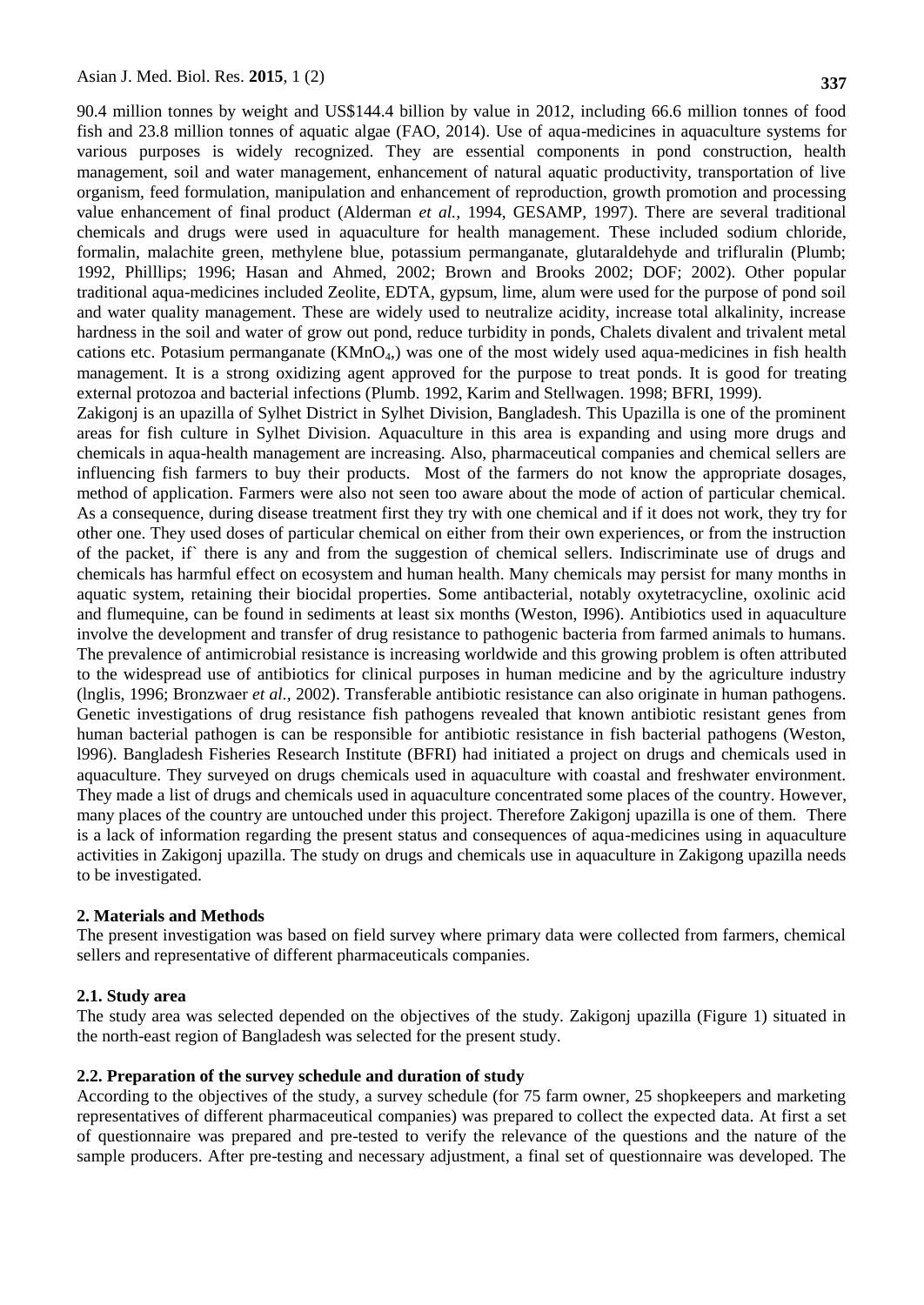questionnaire covered mainly farmer's profile, culture details, type of chemicals used with dose and price. The survey was carried out five months from July 2014 to November 2014.



**Figure 1. Zakigonj upazilla map.**

# **2.3. Target group**

Since aquaculture activities in Zakigonj area quite diversified, data were collected from different target group to have an overall picture of the drugs and chemicals used in aquaculture in this area (Table 1). Data were collected from 75 pond owners randomly covering the selected study areas. For each category of farmers, five unions were selected depending on the intensity of fish farming for specific target groups. Then five farmers were selected randomly from each union.

| SL. No. | <b>Target Group</b>                     | Specific location of the survey in     | Sample size |
|---------|-----------------------------------------|----------------------------------------|-------------|
|         |                                         | Zakigonj Upazilla                      |             |
|         | Carp polyculture farmers                | Kajalshar, Khas Kanakpur, Kholacchara, | 25          |
|         |                                         | Barohal and Manikpur union             |             |
| 2.      | Catfish farmers                         | Zakigoni, Khas Kanakpur, Sultanpur,    | 25          |
|         |                                         | Birasree and Kajalshar union           |             |
| 3.      | Tilapia farmers                         | Zakigonj, Bara Thakuri, Barohal,       | 25          |
|         |                                         | Kholacchara and Sultanpur union        |             |
| 4.      | Chemical<br>marketing<br>sellers<br>and | Zakigonj upazilla Market               | 25          |
|         | representatives of different companies  |                                        |             |

**Table 1. Sample size of the survey.**

## **2.4. Data collection method**

Data were collected through questionnaire interview. The questionnaire was composed of both closed and open form of question. A set of preliminary questionnaire was prepared. Major topic of questionnaire were the name of chemicals, active ingredients purpose of use, method of application and doses duration, source, effects on environment, impact on health and productivity. For the interview, simple random sampling method was followed.

# **2.5. Analysis of data**

The collected data were scrutinized and summarized carefully before the actual tabulation. Some of the data were collected into local units and those data were converted into international units. After data entry, the data were analyzed with Microsoft Excel.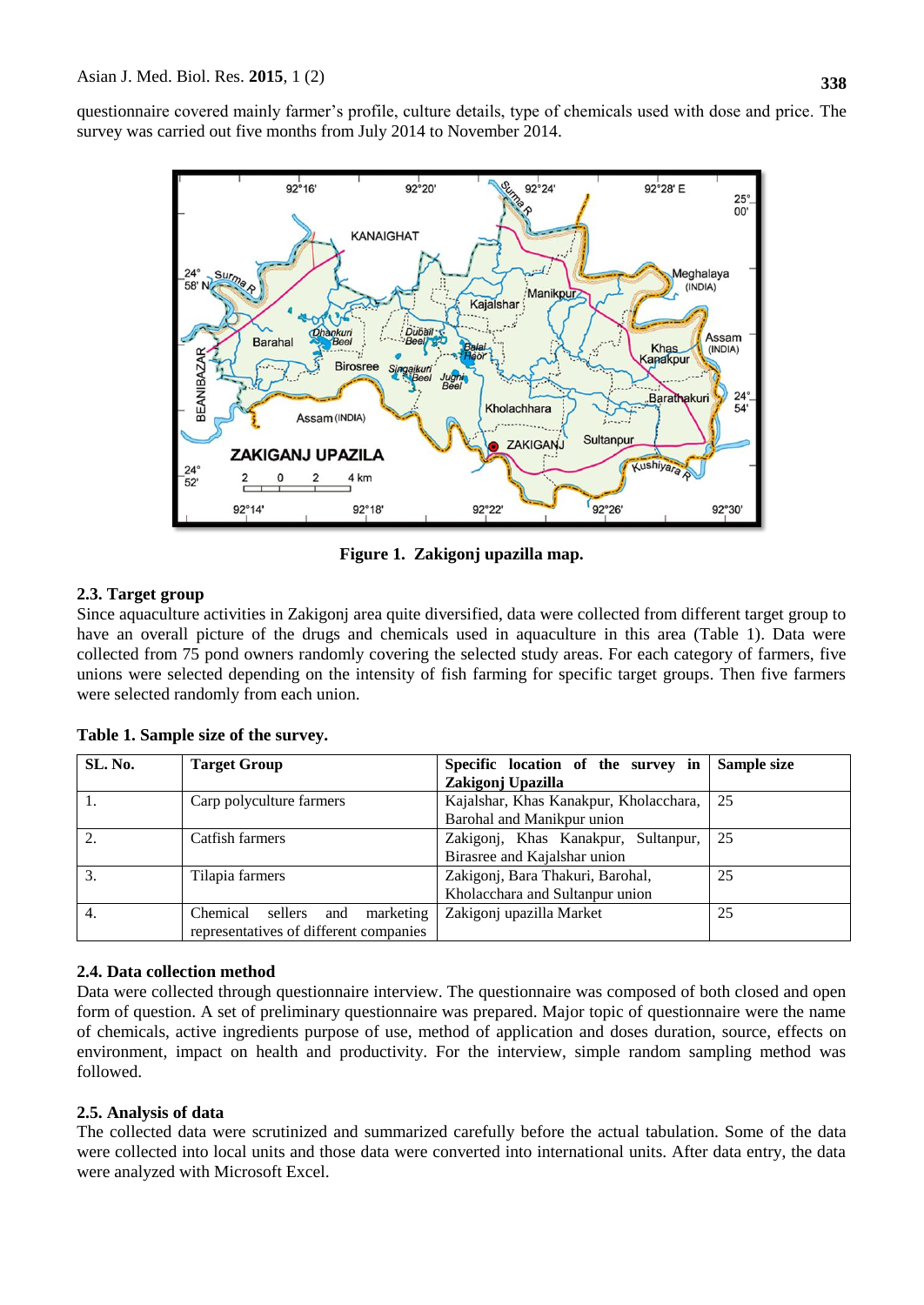## **3. Results and Discussion**

## **3.1. Use of fish poison**

About 72% farmers did not use any poison in their aquaculture activities. Only rotenone is found to use by the farmer as fish poison in nursery and culture pond for removing predatory, wild and unwanted fish from pond. Most of the farmers did not use any chemical while about 28% farmers use rotenone (Table 2 and Table 3).

| Poison   | <b>Carp farmers</b><br>$(N=25)$ | <b>Catfish farmers</b><br>$(N=25)$ | Tilapia farmers<br>$(N=25)$ | <b>Overall average</b><br>(9/0) |
|----------|---------------------------------|------------------------------------|-----------------------------|---------------------------------|
| None     | 70                              | 64                                 | 80                          | $\overline{\phantom{a}}$        |
| Rotenone | 28                              | 36                                 | 20                          | 28                              |

**Table 2. Use of fish poison (%) during pond preparation.**

## **Table 3. Chemicals used as fish poison in study area.**

| <b>Trade Name</b> | <b>Active Ingredients</b> | Dose                                 | <b>Sources</b>                  | Price(Tk.) |
|-------------------|---------------------------|--------------------------------------|---------------------------------|------------|
| Hunter            | Rotenone 9%               | $7 \text{ kg} / 4046.86 \text{ m}^2$ | Eon Animal Health Products Ltd. | $400$ /kg  |
| Aquanone          | Rotenone and rotenone     | 7.2 kg/ 4046.86 m <sup>2</sup>       | Square Pharmaceuticals Ltd.     | 400/kg     |
|                   | 180 mers                  |                                      |                                 |            |
| Acurote Gold      | Rotenone 9%               | $8 \text{ kg} / 4046.86 \text{ m}^2$ | ACI Animal Health Limited.      | $440$ /kg  |

Sultana (2004) also found similar result about fish poison use in Mymensingh area.

## **3.2. Doses of chemicals**

## **3.2.1. Lime**

About 62.67% farmers use lime at 0.5-1 kg/40m<sup>2</sup> while during culture most of them prefer <0.5 kg/40m<sup>2</sup> (53%). A dose of 0.5-1 kg/40m<sup>2</sup> was also used by about 39% of the farmers during culture period. However, the higher dose of >1.6 kg was not used by the farmers during culture period but only 6.67% farmers used this dose in pond preparation.



**Figure 2. Doses of lime used (%) during pond preparation and culture period.**

Chinabut and Lilley (1992) stated that quick lime and slaked lime both have a very high  $p<sup>H</sup>$  and in addition to increased alkalinity, can have a sterilizing effect against disease. Chowdhury *et al.* (2003) reported that lime and salt treatment of 250 kg/ha respectively were found to be the most effective to suppress the ulcer disease through pond treatment. Sultana (2004) also found similar results about lime use in Mymensingh area. Brown and Brooks (2002) also found in a survey that 40% of farmers in Bangladesh use lime for disease treatment. Lilley *et al.* (1997) reported the success in pond treatment by using agricultural lime at the amount of 150-600 kg/ha in 1.0 m.

## **3.2.2. Use of urea**

A dose 100-150g per 40m<sup>2</sup> was used by most of the farmers. About 37.3% farmers use this dose during pond preparation. Most of the farmers (58.7%) do not prefer to use urea during culture period. The overall average dose of  $\langle 100g \text{ per } 40m^2$  and  $150\text{-}200g/40m^2$  were used by 8% and 9.3% farmers respectively during culture period. Most of the catfish farmers (72%) did not used urea during culture period, 56% catfish farmer also did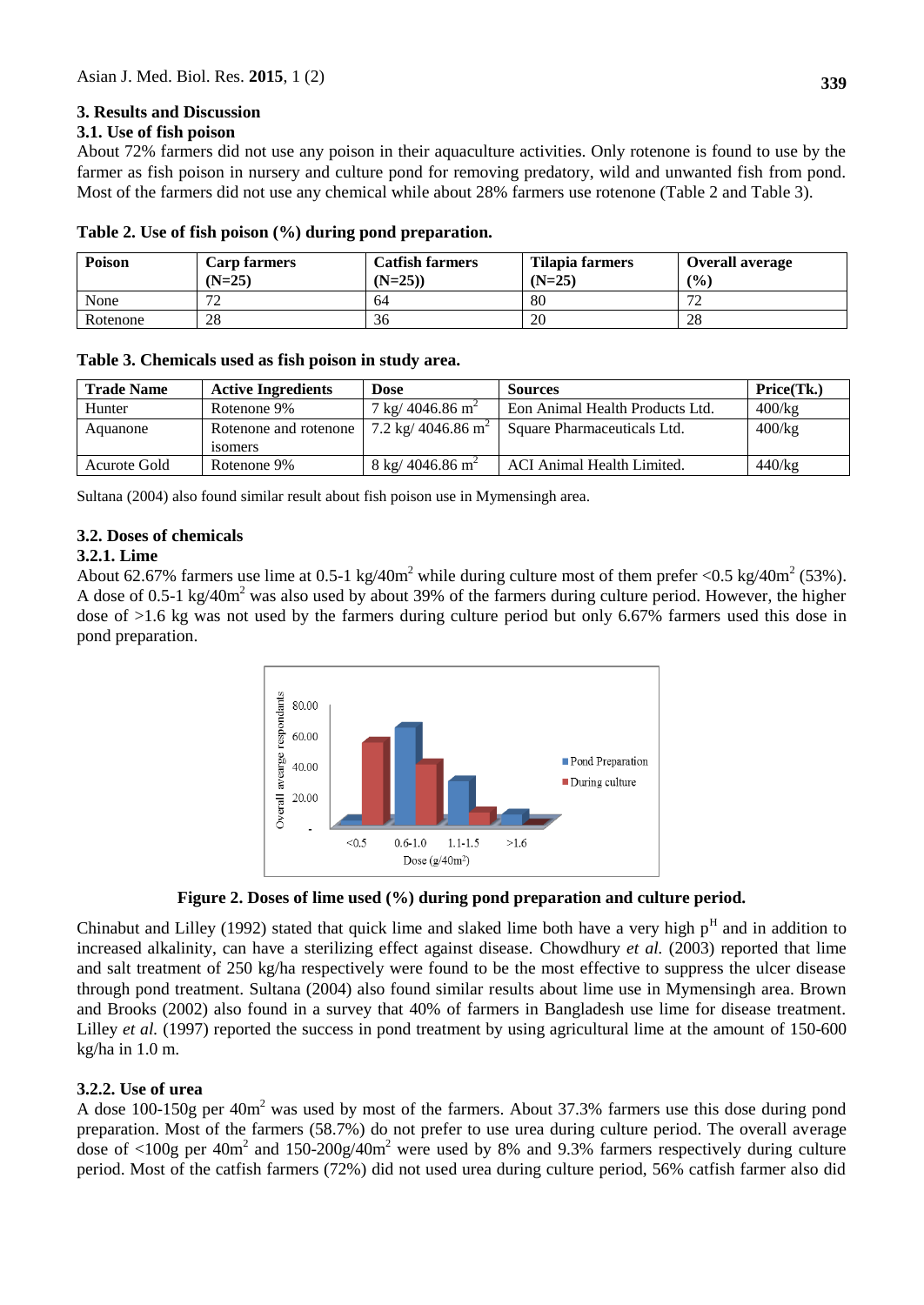not use urea during the pond preparation. Only a few farmers (4%) were found to use higher dose 200-250 g of urea during pond preparation. This dose was found to use by only (1.3%) during culture period.



**Figure 3. Use of urea (%) during pond preparation and culture period.**

Faruk *et al.* (2005) observed that commonly used chemicals in aquaculture are lime, salt, urea, TSP etc. Sultana (2004) also found similar results about lime use in Mymensingh area.

# **3.2.3. Triple super phosphate (TSP)**

TSP is an important chemical used by the farmers to increase natural food production in pond. Most of the farmers used 50-100  $g/40m^2$  of TSP. The dose was applied by about 58.7% farmers during pond preparation and 68% farmers during culture period. A dose of  $\langle 50g \rangle$  per 40m<sup>2</sup> was also used by about 20% farmers during pond preparation and 21.3% farmers during culture period. The highest dose  $>100g/40m^2$  of TSP was used by 10.7% farmers during culture period while during culture period this dose was used by only 2.7% farmers.



**Figure 4. Use of TSP (%) during pond preparation and culture period.**

Faruk *et al.* (2005) observed that commonly used chemicals in aquaculture are lime, salt, urea, TSP etc. Sultana (2004) also found similar results about lime use in Mymensingh area. Brown and Brooks (2002) found that in a survey in Bangladesh about 52% farmers used potassium permanganate, while 40% used lime, 11% used salt as a disease treatment, A few farmers used other treatments such as disinfectants (Savlon and Dettol). Banana leaves, fertilizer, alum and water exchange.

# **3.3. Chemicals used in fish health management**

# **3.3.1. Chemicals used as disinfectant in the study area**

Disinfectants are widely used throughout the world in many spheres of aquaculture. The greatest quantities are used in intensive culture, particularly in fish and shrimp hatcheries and grow-out facilities, they are used in site and equipment preparation, to maintain hygiene throughout the production cycle and in some cases, to treat disease.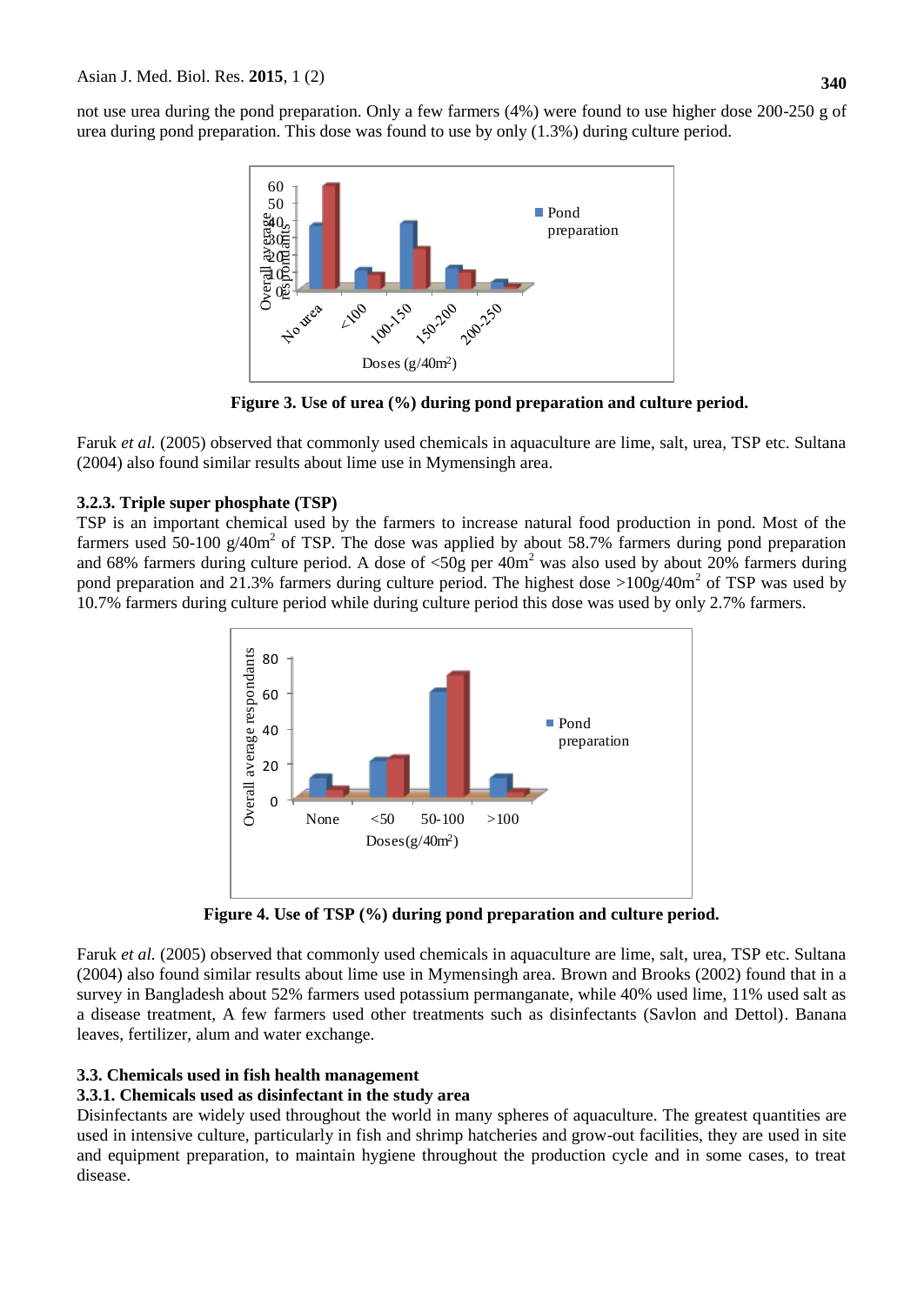| <b>Trade</b> | <b>Active Ingredients</b>                                           | <b>Dose</b>                                      | <b>Sources</b>                    | Price      |
|--------------|---------------------------------------------------------------------|--------------------------------------------------|-----------------------------------|------------|
| <b>Name</b>  |                                                                     |                                                  |                                   | (Tk.)      |
| Bleaching    | Chlorine                                                            | $60$ ppm                                         | Chemical seller                   | 50/kg      |
| Powder       |                                                                     |                                                  |                                   |            |
| Polgard      | methyl, 4 Alkyl two chain $500 \text{ ml}/4046.86 \text{ m}^2$<br>3 |                                                  | Fish Tech BD.                     | 200/200 ml |
|              | brominated compounds                                                |                                                  |                                   |            |
| Virex        | Potassium peroxi mono sulphate $100-150g/42m^2$                     |                                                  | <b>ACI</b> Animal Health          | 400/100g   |
|              | 50%                                                                 |                                                  |                                   |            |
| Timsen       | n-alkyl<br>dimethyl                                                 | benzyl $20g/40m^2$<br>(for                       | prevention) and Eon animal health | 260/50g    |
|              | chloride+stabilized $80g/42m^2$<br>ammonium                         |                                                  | products Ltd.                     |            |
|              | urea                                                                | (for treatment)                                  |                                   |            |
| Aquakleen    | Tetradesail                                                         | Tri-methyl $0.5 - 1.1/4046.86$ m <sup>2</sup>    | Square                            | 300/L      |
|              | Ammonium bromide, BKC                                               |                                                  | Pharmaceuticals Ltd.              |            |
| Germnil      | BKC 50% with Glutaraldehyde                                         | 1-1.5 Litre/4046.86 $m2$                         | <b>NAAFCO</b><br>Pharma           | 780/L      |
|              |                                                                     |                                                  | Ltd.                              |            |
| Pond Safe    | Alkyldimethylbenzylammonium                                         | ml/4046.86 $m2$<br>500-600                       | $(for   Fish Tech BD)$ .          | 400/100 ml |
|              | Chloride Solution 80%                                               | prevention)                                      |                                   |            |
|              | Inert Ingredients 20%                                               | 600-800 ml/4046.86m <sup>2</sup> (for treatment) |                                   |            |

**Table 4. List of available disinfectant in market and used by the farmers in study area.**

Disinfectants are widely used in many sphere of aquaculture. They are used mainly to disinfect hatchery and other equipment and in some cases as disease treatment. The chemicals widely used as disinfectants in aquaculture in Zakigonj area include Formalin, Lime, Bleaching Powder, Timsen, Malachite Green, EDTA, Virex, Etinol and Polgard Plus. Rahman (2011) also found disinfectants in his study such as Polgard Plus, Bactisal, Virex, Biogaurd, Lenocide, Timsen, Emsen, Aqua Cleaner Plus, Formalin and Bleaching Powder. Sheriff *et al.* (2000) observed that traditional disinfectants were Lime, Teaseed Cake, Fonnalin, Benzalkonium Chloride, Malachite Green and Hypochlorite. According to the information of leaflets provided by the Eon Animal Health Products Ltd, Timsen was also used as preventive measures for some bacterial, fungal and viral infections. According sales representative of Eon Animal Health Products Ltd, Efinol uses as stress resistant and Formalin to control protozoan diseases. Ali (2008) observed that Timsen was effective to prevent some bacterial and fungal infections Herwig (1979) mentioned that Formalin was active against a wide range of organisms, such as fungi, bacteria and ectoparasite. Lime was also used as disinfectant in both the study areas. Apud (1984) observed that farmers used Formalin as disinfectant and to control protozoan diseases and Lime as disinfectant.

## **3.3.2. Chemicals used to improve dissolved oxygen level in the study area**

Several chemicals with very similar names were seen readily available in the chemical shops of the study are used for increase dissolved oxygen in fish pond. Oxidizing agent, hydrogen peroxide is the major active ingredients of such chemical.

Farmers of the investigated areas used several chemicals with very similar names to increase dissolve oxygen in fish ponds like Oxyflow, Oxymax, Oxy Plus, Bio Care, Bio- Ox, Oxy-Gold and Oxy·A. Rahman (2011) observed that aqua drugs like Oxy- Gold, Oxy Life, Bio Care, Oxy Plus, Pure Oxy, Oxymax and Oxyflow were used to increase dissolve oxygen. Oxydizing agent, Hydrogen Peroxide was the major active ingredients of such chemicals According to local agents of Novartis Pharmaceuticals Ltd. and Eon Animal Health Products Ltd., Oxyflow and Oxymax are used to remove hardness and poisonous gases. Ali (2008) mentioned that Oxyflow and Oxymax were used to remove hardness and poisonous gases.

## **3.3.3. Chemicals used for disease treatment in study area**

Farmers used several chemicals for treating a variety of fish diseases with different dosage. Mostly traditional chemicals were available in the shops for treatment of fish disease. Potash, Lime, Salt, Virex, Timsen, Aquakleen, Germnil, Pond Safe, Deletrix, Spa, Albez, Ablez were used regularly for disease treatment (Table 5).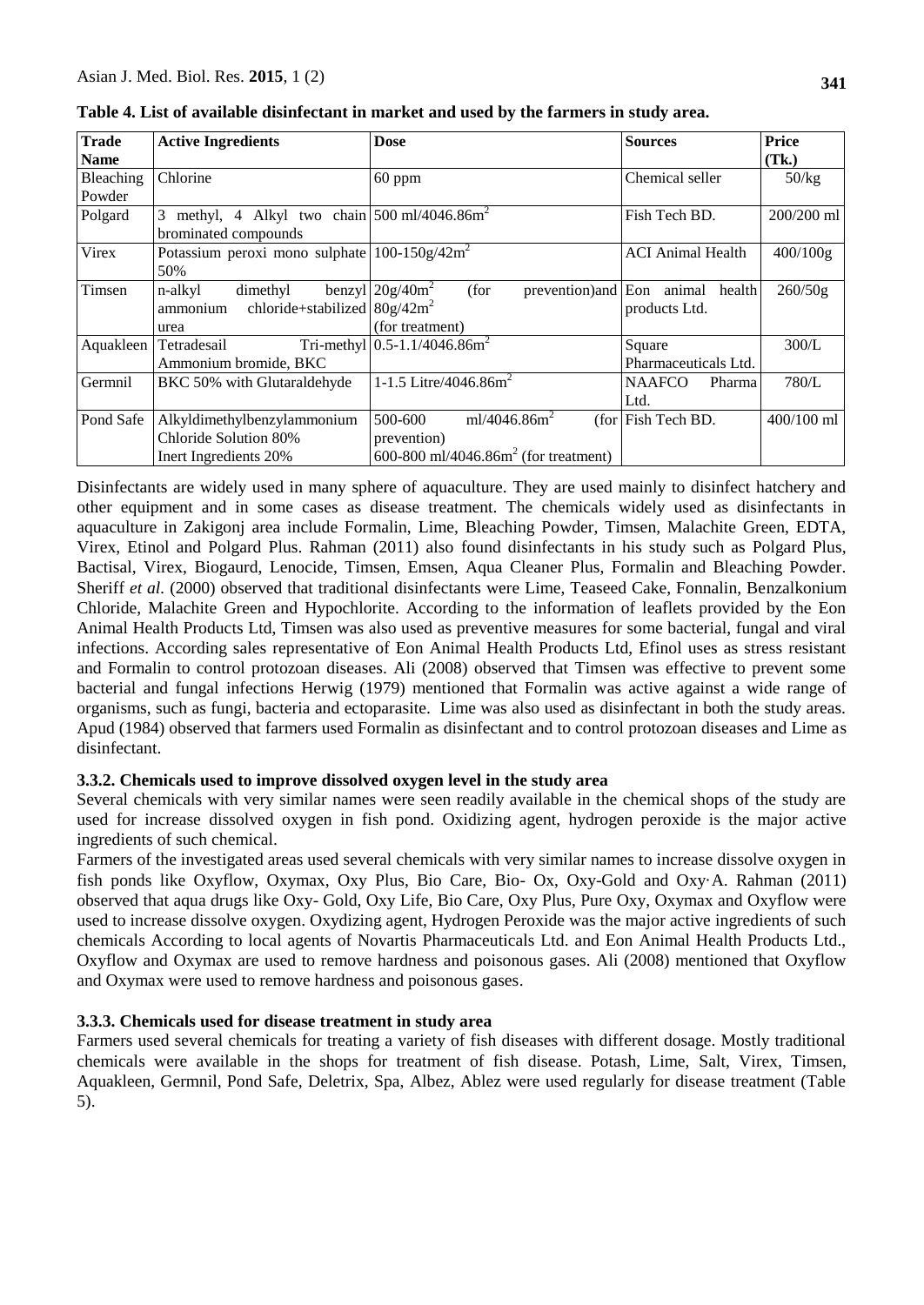| <b>Trade</b> | <b>Active Ingredients</b>  | <b>Dose</b>                                                           | <b>Sources</b>                | Price (Tk.) |
|--------------|----------------------------|-----------------------------------------------------------------------|-------------------------------|-------------|
| <b>Name</b>  |                            |                                                                       |                               |             |
| Oxy gold     | Sodium percarbonate        | $250-500g/4046.86m2$                                                  | Fishtech (BD) Limited         | 550/kg      |
| Oxy plus     | $Na2O2+Al(OH)3 Na2O2-90%$  | 500g/4046.86m <sup>2</sup>                                            | Navana Animal Health          | 530/kg      |
| Bio-Ox       | Sodium carbonate, $H_2O_2$ | General dose 2.5-5g/4046.86m <sup>2</sup> . In case ACI Animal Health |                               | 500/kg      |
|              |                            | of high deficiency $5-8g/4046.86m^2$ in                               |                               |             |
|              |                            | same waterbody                                                        |                               |             |
| Oxymax       | $H_2O_2 10%$               | 250-500 gm/4046.86m <sup>2</sup>                                      | Animal<br>Eon<br>Health       | $600$ /Kg   |
|              |                            |                                                                       | Products Ltd.                 |             |
| Oxy flow     | $H_2O_2$ 10%               | General dose: $250-350g/4046.86m^2$ . In Novartis Pharmaceuticals     |                               | 600/kg      |
|              |                            | deficiency<br>high<br>of<br>case                                      | 500Ltd.                       |             |
|              |                            | $\text{gm}/4046.86\text{m}^2$ in same waterbody                       |                               |             |
| Oxylife      |                            | Oxygen precursors, Probiotics, For normal dose $400g/4046.86m^2$      | Square<br>Pharmaceuticals     | 600/kg      |
|              | Detoxificants              | For emergency $500g/4046.86m^2$                                       | Ltd.                          |             |
| Oxywell      | Sodium percarbonate,       | Tetra 150-200g/4046.86m <sup>2</sup>                                  | First care agro.              | 500/kg      |
|              | acetyl ethylene di amine   |                                                                       |                               |             |
| Oxy-A        | Sodium percarbonate        | $3-4g/40$ m <sup>2</sup>                                              | <b>ACME</b> Laboratories Ltd. | 480/kg      |

**Table 5. List of available chemicals for increasing dissolved oxygen in market and used by the farmers in study area.**

|       | Table 6. List of available chemicals for disease treatment in market and used by the farmers in study |  |  |  |  |  |  |
|-------|-------------------------------------------------------------------------------------------------------|--|--|--|--|--|--|
| area. |                                                                                                       |  |  |  |  |  |  |

| <b>Trade Name</b> | <b>Active Ingredients</b>                                                       | <b>Sources</b>              | Price(Tk.) |
|-------------------|---------------------------------------------------------------------------------|-----------------------------|------------|
| Potash            | KMnO <sub>4</sub>                                                               | Chemical seller             | 180/Kg     |
| Lime              | Cao, $Ca(OH)_2$                                                                 | Chemical seller             | 10/kg      |
| Salt              | NaCl                                                                            | Chemical seller             | 8/Kg       |
| Virex             | Potassium peroximono sulphate 50%                                               | <b>ACI</b> Animal Health    | 400/100g   |
| Timsen            | n-alkyl dimethyl benzyl ammonium chloride+stabilized Eon animal health products |                             | 260/50g    |
|                   | urea                                                                            | Ltd.                        |            |
| Aquakleen         | Tetradesail Tri-methyl Ammonium bromide, BKC                                    | Square Pharmaceuticals Ltd. | 300/1      |
| Germnil           | BKC 50% with Glutaraldehyde                                                     | NAAFCO Pharma Ltd.          | 780/L      |
| Pond Safe         | Alkyldimethylbenzylammonium Chloride Solution 80%                               | Fishtech (BD) Limited       | 400/100ml  |
|                   | Inert Ingredients 20%                                                           |                             |            |
| Deletrix          | Deltametrin-1.75%                                                               | Fishtech (BD) Limited       |            |
| Spa               | Protein, cholesteren, ca, Vitamin-D, Carotinaid                                 | Syngenta                    | 4100/kg    |
| Albez             | Doxycycline, colistine sulphate+vitamin premix+mineral                          | Syngenta                    | 253/250g   |
| Ablez             | Doxycycline, colistine sulphate+vitamin premix+mineral                          | Eon Animal Health Products  | 255/250g   |
|                   |                                                                                 | Ltd.                        |            |

Fish disease treatments form the major areas where farmers use ample amount of traditional chemicals. According to the farmers of Zakigonj upazilla, chemicals such as Potassium Permanganate, Lime, Formalin, Salt, Bleaching Powder and Timsen were commonly used in aquaculture. Some previous studies also revealed that chemicals used in fish disease treatment included Potassium Permanganate, Lime, Formalin, Salt, Methylene Blue, Malachite Green, Melathion, Bleaching Powder and Timsen in aquaculture of Bangladesh (Phillips, l996, Brown and Brooks, 2002; DoF, 2002; Faruk *et. al*., 2005). Ali (2008) and Rahman (20ll) found several aqua drugs like Lime, Salt, Potassium Permanganate, Sumithion, Melathion, Formalin and Bleaching Powder were used as disease treatment. According to the farmers of the study area, treatment of diseases in aquaculture had a great value when chemicals used properly but could cause great threads for aquatic organisms if not properly applied Moreover for the success of aquaculture, chemicals must be judiciously and responsibly used. Smith (2002) also contributed that it is important to apply drugs appropriately against disease and proper application methods should apply for aqua-health management.

# **3.3.4. Antibiotics used for disease treatment in study area**

In the present investigation about 8 branded antibiotics with different trade name were seen in the market as well as used by the fish farmers in the study area which are shown in Table 6. The active ingredients of such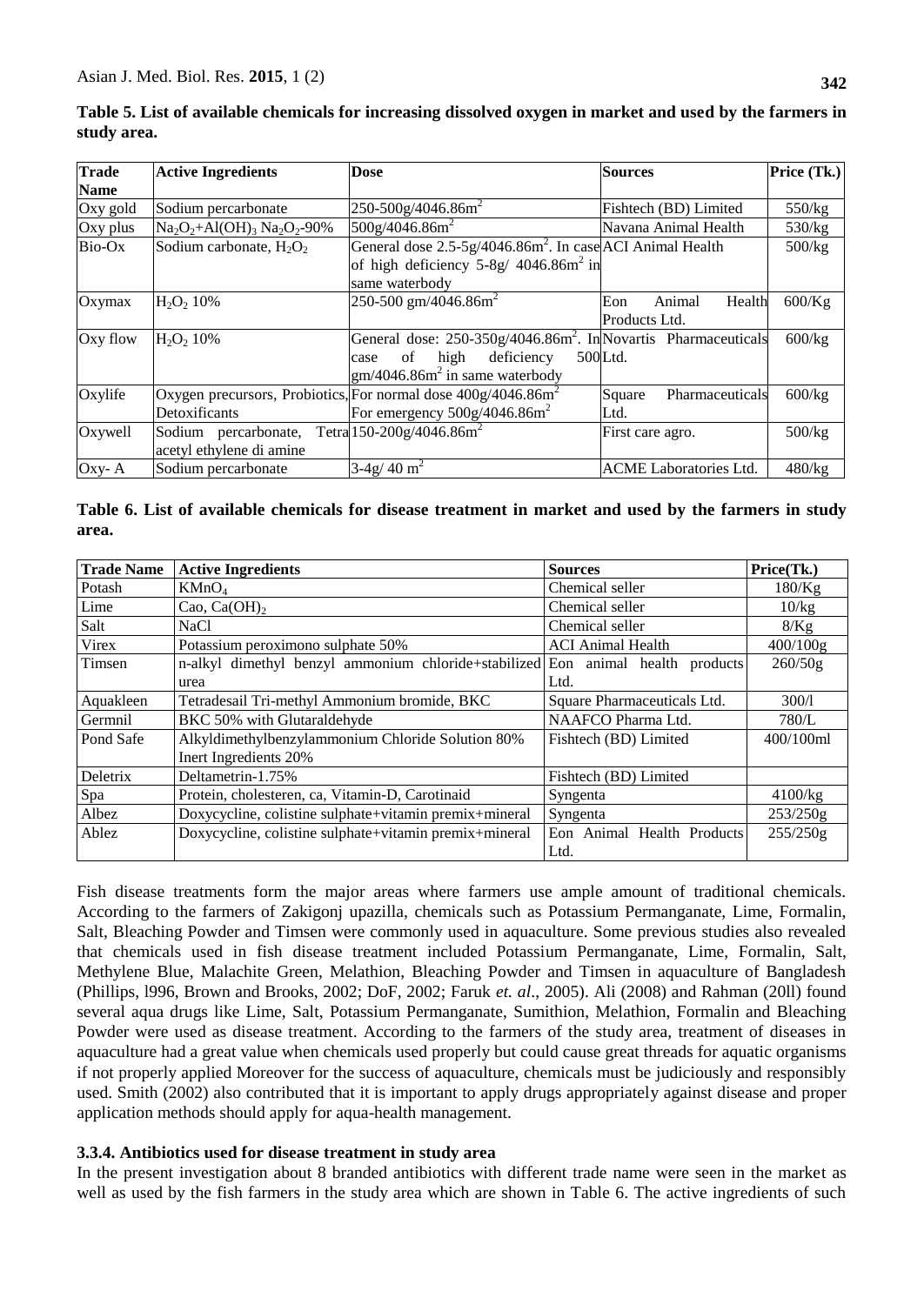antibiotics are mainly oxytetracyclin, chlorotetracycline amoxicillin etc.According to the information leaflet of above antibiotics, all of those antibiotics are effective against bacterial disease. Some of above antibiotics like oxysentin 20%, orgamycin 15% and orgacycline 15% is also effective against EUS. Chlorsteclin and fish cure plays vital role in growth promotion as well as effective against some of disease like dropsy, tail and fin rot, gill rot of fish, etc.

| <b>Trade Name</b> | <b>Active Ingredients</b> | <b>Dose</b>                                                     | <b>Sources</b>                     | Price(Tk.)     |
|-------------------|---------------------------|-----------------------------------------------------------------|------------------------------------|----------------|
| Renamycin         | Oxytetracycline           | 28-42 $g/100$ kg feed, 10days                                   | <b>Pharmaceuticals</b><br>Renata   | $82/100$ g     |
|                   |                           |                                                                 | Ltd                                |                |
| Oxysentin 20%     | OxytetraclineHCl BP       | 100-200 g/100 kg feed, 5-7 days                                 | <b>Novartis</b><br>Pharmaceuticals | $700$ /kg      |
|                   |                           |                                                                 | Ltd.                               |                |
| Chlorsteclin      | Chlortetracycline         | 200-300 g/100 Kg feed (5-7days)                                 | Novartis<br><b>Pharmaceuticals</b> | 300/kg         |
|                   |                           |                                                                 | Ltd.                               |                |
| Bactitab          | Oxytetracyclin 20%        | 50 g/kg body weight, 5-7 days                                   | <b>ACI</b> Animal Health           | $70 - 80/100g$ |
| Oxy-D Vet         | Oxytetracycline<br>20%    | $1$ g/4 Kg fish feed daily                                      | Eon<br>health<br>Animal            | 70/100g        |
|                   | and Doxycycline 10%       |                                                                 | Products Ltd.                      |                |
| Aquamycin         | Chlorotetracyclin         | Control: 1-1.5 Kg/ton feed at 5 days Fishtech (BD) Limited      |                                    | 700-800/kg     |
|                   |                           | interval                                                        |                                    |                |
|                   |                           | Prevention:400-500g/ton feed at 10                              |                                    |                |
|                   |                           | days interval                                                   |                                    |                |
| Orgamycin         | 15 Oxytetracycline        | HCl In case of prevention 60 $\text{gm}/100 \text{ kg}$ Organic | Pharmaceuticals                    | 70/100g        |
| $\%$              | BP (WSP)                  | feed 10 days                                                    | Ltd.                               |                |
| Orgacycline-      | Chlorotetracycline        | 200-300 g/10 kg feed (5-7days)                                  | Organic<br>Pharmaceuticals         | 70/100g        |
| 15%               |                           |                                                                 | Ltd.                               |                |

**Table 7. List of available antibiotics in market and used by the farmers in study area.**

## **3.3.5. Chemicals used for growth promoter in study area**

Several chemicals were found in the chemical shops used as growth promoter as well as for increasing production. Aqua boost contains ß-glucan, immunostimulant, which enhance non-specific immunity in fish. A list of growth promoters is shown in Table 7.

All of the growth promoters play a vital role for rapid growth of fish. Some of these chemicals like aqua boost, fish vita plus, Aqua savor, Eon fish grower, Aqua gel, Panvit aqua, Charger gel, Vitamin F aqua, Aci mix super fish, etc. also improve disease preventing ability of fish. Megavit aqua also increase hatching rate and Aquamin helpful in developing bone of fishes. Aqua savor and Grow fast help in recovering in from malnutrition as well as improve physical condition of fishes.

Aqua drugs of different companies found in the chemical shops of both the study areas as growth promotors were Megavit Aqua, Aqua Bost, Aqua Savor, Fibosol, Aqua Grow·P, Vitamix F Aqua, AQ Grow·G, Aquamin, ACmix Super-Fish and Aquamin Powder. The active ingredients of the mentioned products are Vitamin, Mineral, Amino Acid, Organic Acid, B-Glucan, Binder, Aloe Vera and Multivitamin. Ali (2008) observed Aqua drugs like Megavit Aqua, Aqua Bost, Orgavit Aqua, Vitamin Premix, Aqua Savor, Grow Fast, Diginex Aqua, Fibosol, Aqua Grow-P, Vitamix F Aqua, Cevit Vet, Diamond Fish, AQ Grow-G, Nature Aqua GP, ACmix Super-Fish and Aquamin Powder with the active ingredients included Vitamin, Mineral, Amino Acid, Organic Acid, B-Glucan, Binder, Aloe Vera and Multivitamin were used as growth promotor. From the research finding of Rahman (2011), it was observed that aqua drugs used as growth promotor were Charger Gel, Aqua Boost, Bio- Grow and Grow Fast. All the growth promotors played a vital role for rapid growth of fishes. According to chemical sellers of both the study areas, Aqua Boost and AC Mix Super-Fish also used to prevent diseases in fish. Moreover Aqua Savor and Aqua Grow-P were used against malnutrition as well as to improve health of fish. Faruk *et al.* (2008) observed that Aqua Boost and AC Mix Super-Fish also had disease preventing ability in fishes. The authors farther mentioned that growth promotors like Vitamins, Minerals and Phospholipids enhanced in growth and survival of cultured fishes.

## **3.3.6. Chemicals used as immunity increaser and stress reducer in study area**

Several aqua-medicines were found in the aqua-medicine shops that were reported to be used as immunity increaser. The available immunity increaser were Ossi-C, Vitex-C, Charger gel, Biomin Pondlife, Profs, Aqua photo, Novio plus, Uni sense, Osmosaline, Aquaclear-S etc. The active ingredients of such medicines were mainly vitamin-C, Ca, P, Amino nitrogen, betain, glucan, polyssceharides, beta-glucans, oxolinic acid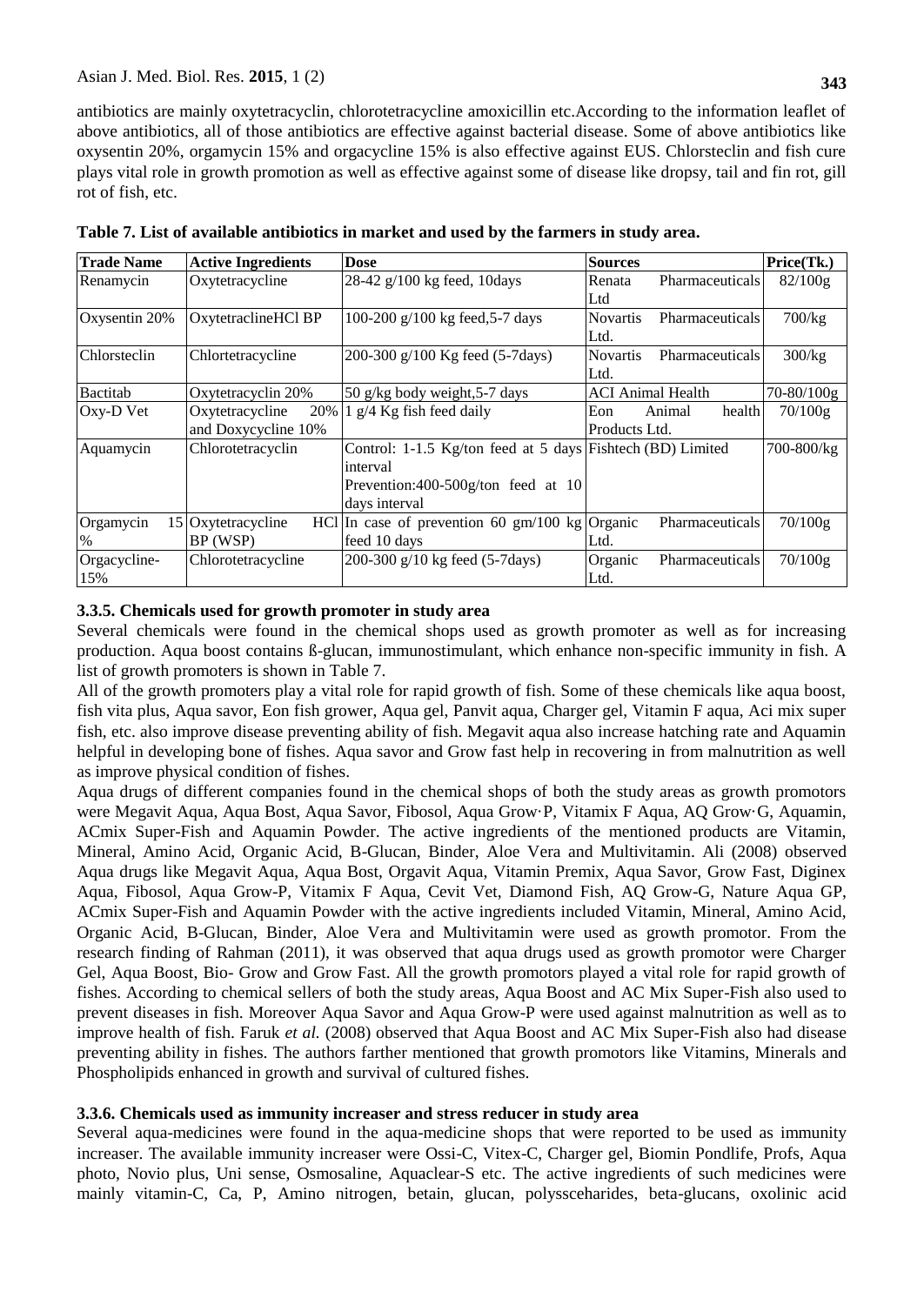| <b>Trade</b><br><b>Name</b> | <b>Active Ingredients</b>                                                                                                                                                                       | <b>Dose</b>                                                             | <b>Sources</b>                             | Price (Tk.) |
|-----------------------------|-------------------------------------------------------------------------------------------------------------------------------------------------------------------------------------------------|-------------------------------------------------------------------------|--------------------------------------------|-------------|
| Aqua Savor                  | Amino acid premix                                                                                                                                                                               | 2-3 kg /Ton feed                                                        | Eon Animal health Products<br>Ltd.         | 750/kg      |
| Fish<br>Eon<br>Grower       | Multivitamin and Minerals                                                                                                                                                                       | 1.5-3 $g/Kg$                                                            | Eon Animal health Products<br>Ltd.         | 150-170/kg  |
| Aqua Gel                    | Amino Acid, Fatty Acid, Macro<br>and macro minerals and natural<br>antioxidants                                                                                                                 | 5-10 $g/$ Kg feed for<br>prevention<br>10-15 $g/Kg$ Feed                | Square Pharmaceuticals Ltd.                | 1000/kg     |
| Panvit<br>Aqua              | Vit- A, $D_3$ , $B_1$ , $B_2$ ,                                                                                                                                                                 | In hatchery 05-1 ml/<br>ton water and for<br>nursery 5-10 ml/kg<br>feed | Square Pharmaceuticals Ltd.                | 350/kg      |
| Square<br>Aquamix           | Vitamin, Minerals, Amino Acid,<br>Probiotic, Yeast and Antioxidant                                                                                                                              | 1g/kg feed                                                              | Square Pharmaceuticals Ltd.                | 170/kg      |
| Acimix<br>super-fish        | Vitamin<br>mineral+ antioxident                                                                                                                                                                 | 1 kg/ton feed                                                           | <b>ACI</b> Animal Health                   | 350/2.5kg   |
| Aqumin                      | Cu, Co, Mg, Fe, Zn, I, Ca, P,D, L.<br>Mithiolin, L-lysin, HCl                                                                                                                                   | 1 gm/kg feed                                                            | <b>ACI</b> Animal Health                   | 150/kg      |
| Provit gel                  | Vitamin A, Vitamin $B_1, B_2, B_6$<br>Vitamin<br>Vitamin<br>D.<br>$C_{1}$<br>Niacinamide,<br>Calcium<br>pentothinate, Folic acid, Inositol,<br>Lysine,<br>Methionine,<br>Protein<br>hydrolyzate | 10g/Kg feed                                                             | First care Agro. Ltd.                      | 1050/kg     |
| Growth Gel                  | Gel forming vitamins binders and<br>attractant for aqua feeds                                                                                                                                   | $3-5g/kg$                                                               | Eon Animal health Products<br>Ltd.         | 1000/kg     |
| Megavit<br>aqua             | Vitamin, Mineral and Amino acid<br>supplement                                                                                                                                                   | 1g/kg feed                                                              | <b>Novartis</b><br>Pharmaceuticals<br>Ltd. | 320-350/kg  |
| Grow fast                   | Vitamin, mineral and amino acid<br>supplement                                                                                                                                                   | 200-300 ml/100 kg<br>feed                                               | Rals Agro                                  | 350/kg      |
| Aqua Boost                  | Organic acid, Beta-Glucan                                                                                                                                                                       | 500 g/MT feed                                                           | <b>Novartis</b><br>Pharmaceuticals<br>Ltd. | 300/kg      |
| Vitamin- F<br>Aqua          | Vitamin+Mineral+ Amino Acid                                                                                                                                                                     | 2.5kg/ton feed                                                          | ACME Laboratories Ltd.                     | 300-350/kg  |
| Charger gel                 | 1-3 D glucan, polysaccharides,<br>Betain,<br>$\beta$ -glucans                                                                                                                                   | $2-4g/kg$ feed                                                          | Fishtech (BD) Limited                      | 1060/kg     |

| Table 8. List of available growth promoter in market and used by the farmers in study area. |  |  |
|---------------------------------------------------------------------------------------------|--|--|
|                                                                                             |  |  |

# **3.4. List of aqua medicine marketing companies in Bangladesh**

Commercial aquaculture has been significantly going through a silent revolution in Bangladesh for last few years. Fish farmers are getting habituated to modern aquaculture technology and systems day by day. As the culture system is developing to a high density aquaculture from extensive culture system so that the associated risks during culture have been increasing simultaneously in the culture ponds. At present there are approximately around 52 national, multinational and local companies involved in production, import and marketing of aqua medicines throughout Bangladesh. The list of these aqua medicines marketing companies in Bangladesh are as follows (Table 10).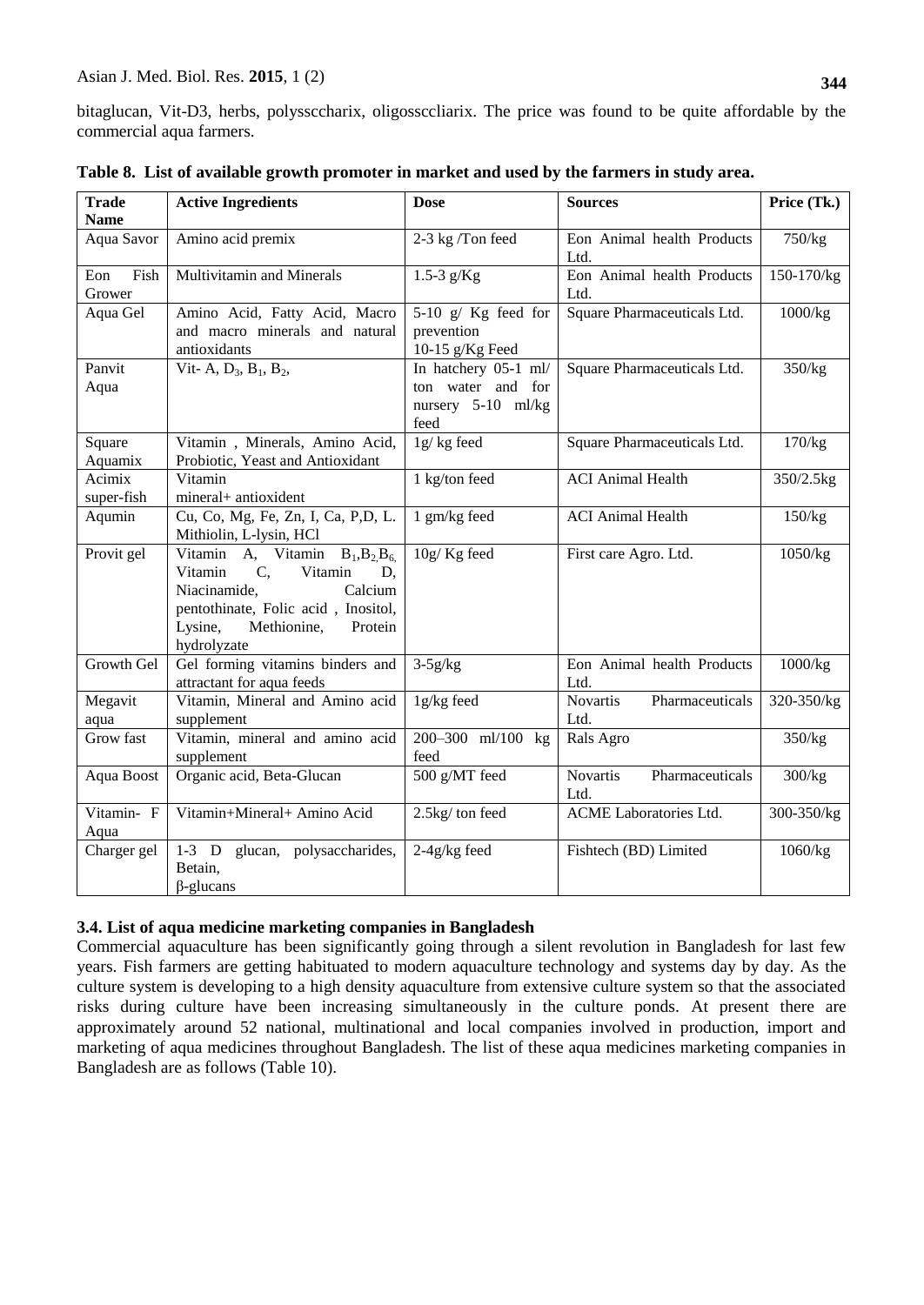| <b>Trade Name</b> | <b>Active Ingredients</b>                         | <b>Dose</b>                             | <b>Sources</b>            | Price (Tk.) |
|-------------------|---------------------------------------------------|-----------------------------------------|---------------------------|-------------|
| Ossi-C            | Oxolinic<br>Acid,<br>Beta                         | $4-5g/Kg$ feed                          | Fish<br>(BD)<br>tech      | 1800/kg     |
|                   | glucan, Vitamin C                                 |                                         | Limited                   |             |
| Vitex C           | Vitamin C BP                                      | 1-5g/ kg feed, 2-5 g/1000               | Eon Animal health         | 1800/kg     |
|                   |                                                   | Litre for hatchery                      | Products Ltd.             |             |
| Cevit-Aqua        | Ascorbic Acid                                     | For prevention $1 \text{ g}/\text{ kg}$ | Square                    | 2000/kg     |
|                   |                                                   | feed and for treatment 2-3              | Pharmaceuticals           |             |
|                   |                                                   | g/kg feed                               | Ltd.                      |             |
| Aqua C            | Ascorbic Acid                                     | $0.1 - 0.3$ g/kg feed                   | <b>ACI Animal Health</b>  | 1700/kg     |
| Osmosaline        | <b>Betain</b>                                     | $5 - 10g/100$<br>Litre(<br>Fry          | Eon Animal health         | 1800/kg     |
|                   |                                                   | transportation),<br>$10-$               | Products Ltd.             |             |
|                   |                                                   | 20g/1000 Litre (Hatchery                |                           |             |
|                   |                                                   | tank)                                   |                           |             |
| <b>Biomax</b>     | Probiotics and Nutrients                          | For pond preparation 3-4                | Square                    | 2500/kg     |
|                   |                                                   | kg/ 4046.86 $^{2}$ m for 3 feet         | Pharmaceuticals           |             |
|                   |                                                   | water, During stocking 4-               | Ltd.                      |             |
|                   |                                                   | 5 kg/ 4046.86 $^{2}$ m for 3            |                           |             |
|                   |                                                   | feet water                              |                           |             |
| Profs             | Fourth<br>generation                              | 50-70 $g/42m^2/3$<br>feet               | Eon Animal Health         | 500/100g    |
|                   | probiotic                                         | water<br>50–70 ml/155 $\overline{m^2}$  | Products Ltd.             |             |
| Aqua Photo        | subtilisand<br><b>Bacillus</b><br>Rhodoseudomonas |                                         | <b>ACI Animal Health</b>  | 350/L       |
| Probio            |                                                   | 1-2 liter/4046.86<br>m/3                |                           |             |
| Aqua<br>LQ        | Photosynthetic<br>and<br>Heterotrophic Bacteria   | for<br>feet<br>water                    | Square<br>Pharmaceuticals |             |
|                   |                                                   | pond<br>preparation<br>and<br>$25 - 3$  | Ltd.                      |             |
|                   |                                                   | liter/4046.86 $^2$ m / 3 feet           |                           |             |
|                   |                                                   | water                                   |                           |             |
| Novio plus        | Bacillus mensentericus, B.                        | 1-3 $g/kg$ feed                         | <b>ACI</b> Animal Health  | 520/500g    |
|                   | subtilis, B. licheniformis,                       |                                         |                           |             |
|                   | Lactobacillus acidophilus,                        |                                         |                           |             |
|                   | Saccharomyces                                     |                                         |                           |             |
|                   | cerevisiae,                                       |                                         |                           |             |
| Uni ecosense      | subtilis,<br>B.<br>$B_{\cdot}$                    | Fish:250-300g/4046.86                   | First care                | 500/kg      |
|                   | B.<br>licheniformis,                              | $^{2}$ m                                |                           |             |
|                   | В.<br><i>pumuls,</i><br>polymyxa,                 | Shrimp:75-100 g/4046.86                 |                           |             |
|                   | <b>Thiobacillus</b>                               | $^{2}$ m                                |                           |             |
|                   | deniftrificans, Aspergillus                       |                                         |                           |             |
|                   | oryzae, Aspergillus niger,                        |                                         |                           |             |
|                   | Pseudomonas                                       |                                         |                           |             |
|                   | denetrificans,<br><b>Bacillus</b>                 |                                         |                           |             |
|                   | coagulans                                         |                                         |                           |             |
| Aquaclear -S      | Bacillus mensentericus, B.                        | First dose: 1Kg/ 4046.86                | Square                    | 560/500g    |
|                   | subtilis, B. licheniformis,                       | $22$ m for 1 m water depth              | Pharmaceuticals           |             |
|                   | Lactobacillus                                     | From second dose:                       | Ltd.                      |             |
|                   | acidophilus, Nitrobacter                          | 500g/ 4046.86 $^{2}$ m for 1m           |                           |             |
|                   | sp, N7trosomonas sp.,                             | water depth                             |                           |             |
|                   | Aspergillus<br>oryzae,                            |                                         |                           |             |
|                   | Saccharomyces                                     |                                         |                           |             |
|                   | cerevisiae, Excipient q.s.p                       |                                         |                           |             |

|  | Table 9. List of available immunity increaser in market and used by the farmers in study area. |  |
|--|------------------------------------------------------------------------------------------------|--|
|  |                                                                                                |  |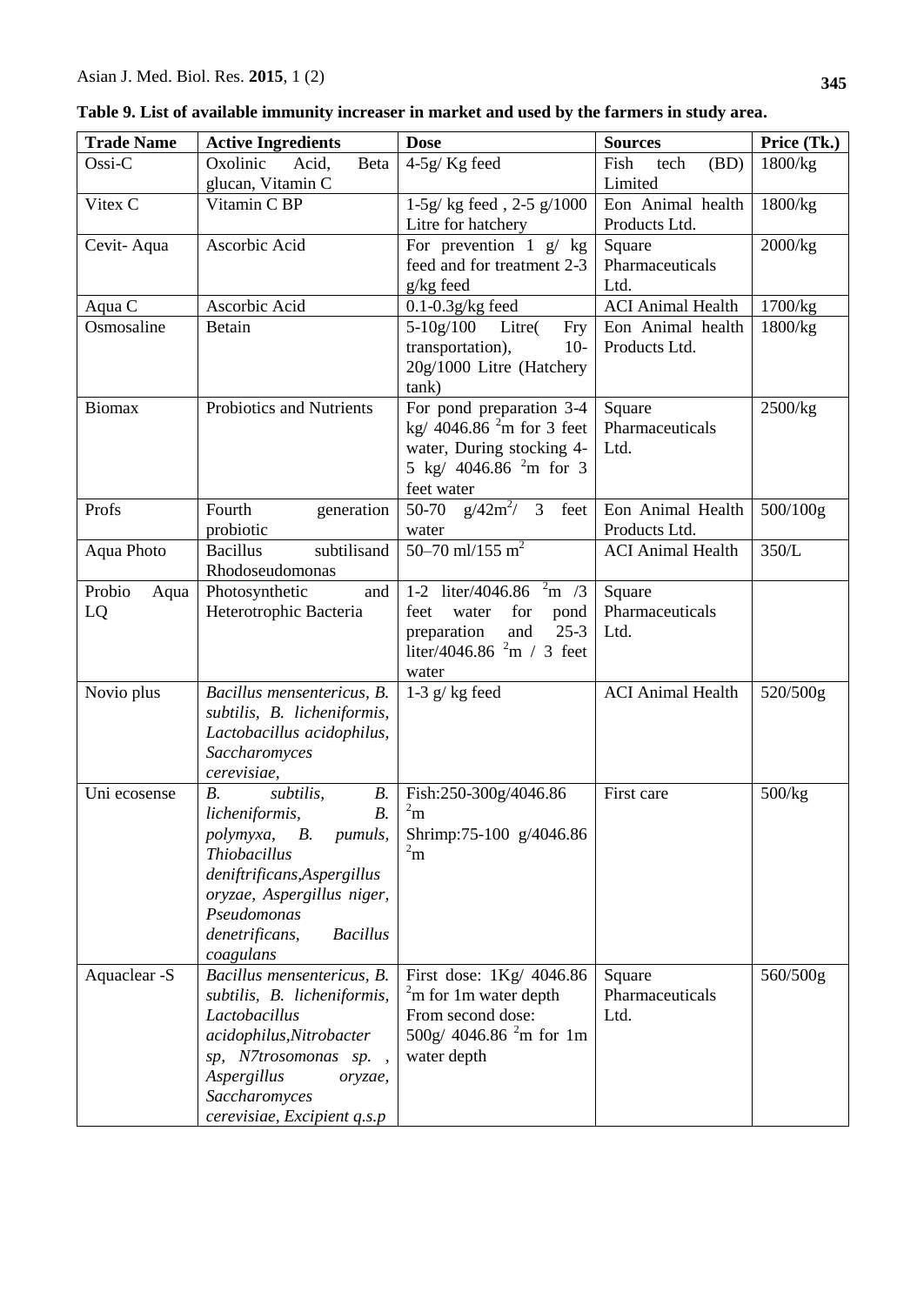| <b>Trade Name</b> | <b>Active Ingredients</b>      | <b>Dose</b>                   | <b>Sources</b>       | Price(Tk.) |
|-------------------|--------------------------------|-------------------------------|----------------------|------------|
| Bio-Aqua-50       | Yucca plant extract, Saponin   | 60-70 ml/42 $m^2$             | Eon Animal<br>Health | 2900/kg    |
|                   | Glyco<br>Components,           |                               | Products Ltd.        |            |
|                   | components                     |                               |                      |            |
| Gastrap           | Lactic acid bacillus, Bacillus | $200g/4046.86m^2$ for         | Square               | 3000/kg    |
|                   | Subtilis,<br>Saccaromyces      | 3-6 feet water                | Pharmaceuticals Ltd. |            |
|                   | Xylogen,<br>cerevisiae,        |                               |                      |            |
|                   | Protease,<br>Amylase,          |                               |                      |            |
|                   | Cellulase, Hemicellulase,      |                               |                      |            |
|                   | Phytase,<br>Betaglucanase,     |                               |                      |            |
|                   | Lypase, Aminonitrigen          |                               |                      |            |
| Ammonil           | Yucca plant extract, Bacillus  | $100-200g/4046.86m^2$         | <b>Novartis</b>      | 2800/kg    |
|                   | subtilis, Candida utilis       |                               | Pharmaceuticals Ltd. |            |
| Pond D tox        | Pracoccus pantotrophus         | 4 ppm                         | Fish tech BD         | 2800/kg    |
| Gasonex $(+)$     | Pseudomonas sp,                | General dose 250-             | Fish tech BD         | 2950/kg    |
|                   | <b>Bacillus</b><br>subtilis,   | 500 g/4046.86m <sup>2</sup> ; |                      |            |
|                   | Nitrococcus sp                 | of high<br>In<br>case         |                      |            |
|                   |                                | deficiency 750-1000           |                      |            |
|                   |                                | gm/4046.86m <sup>2</sup>      |                      |            |

**Table 10. List of available toxic gas remover in market and used by the farmers in study area.**

## **3.5. No. of Products of Different Pharmaceuticals companies**

In the present study, about 52 companies were found either producing or marketing products targeting aquaculture. ACI Animal Health Ltd., Organic Pharmaceuticals Ltd., Renata Ltd., Square Pharmaceuticals Ltd., Acme Laboratories, Novartis Animal Health Ltd etc. were seen to produce different products for aquaculture. While Eon Animal Health Products Ltd., CP Company, Rals Agro Ltd., Ellwellas Marketing Ltd. have been marketing various products from different countries including India, USA, Thailand, Taiwan, Indonesia, Malaysia and Spain. They provide detail information about the purposes, dosages, duration and method of application of chemicals in the leaflet. However, farmers had different opinion about the use and efficacy of many of the products. Some companies were seen to provide technical assistance to the farmers. Thus, the farmers fetch considerable pressure from the commercial companies to use a variety of products in their farms. Several products have been sold without any explanation of their action. The present survey revealed that among the 52 companies more than 50 % of the products were produced by twelve companies like Fish Tech BD,(6%), Organic Pharmaceuticals Ltd. (4%), Rals Agro Ltd. (4%), Novartis Animal Health Ltd. (5.66%), Eon animal Health Product Ltd. (7%), ACI Animal Health Ltd. (7.34%), CP Aquaculture (5.66%), Square Pharmaceuticals Ltd. (4.33%), Advanced Animal Health(5.67%). C.P. India (2%), First Care Agro. Ltd. (4%), Novartis (2.33%) and the rest (46.67%) were supplied by the 26 companies.



**Figure 5. Product (%) of different pharmaceutical companies.**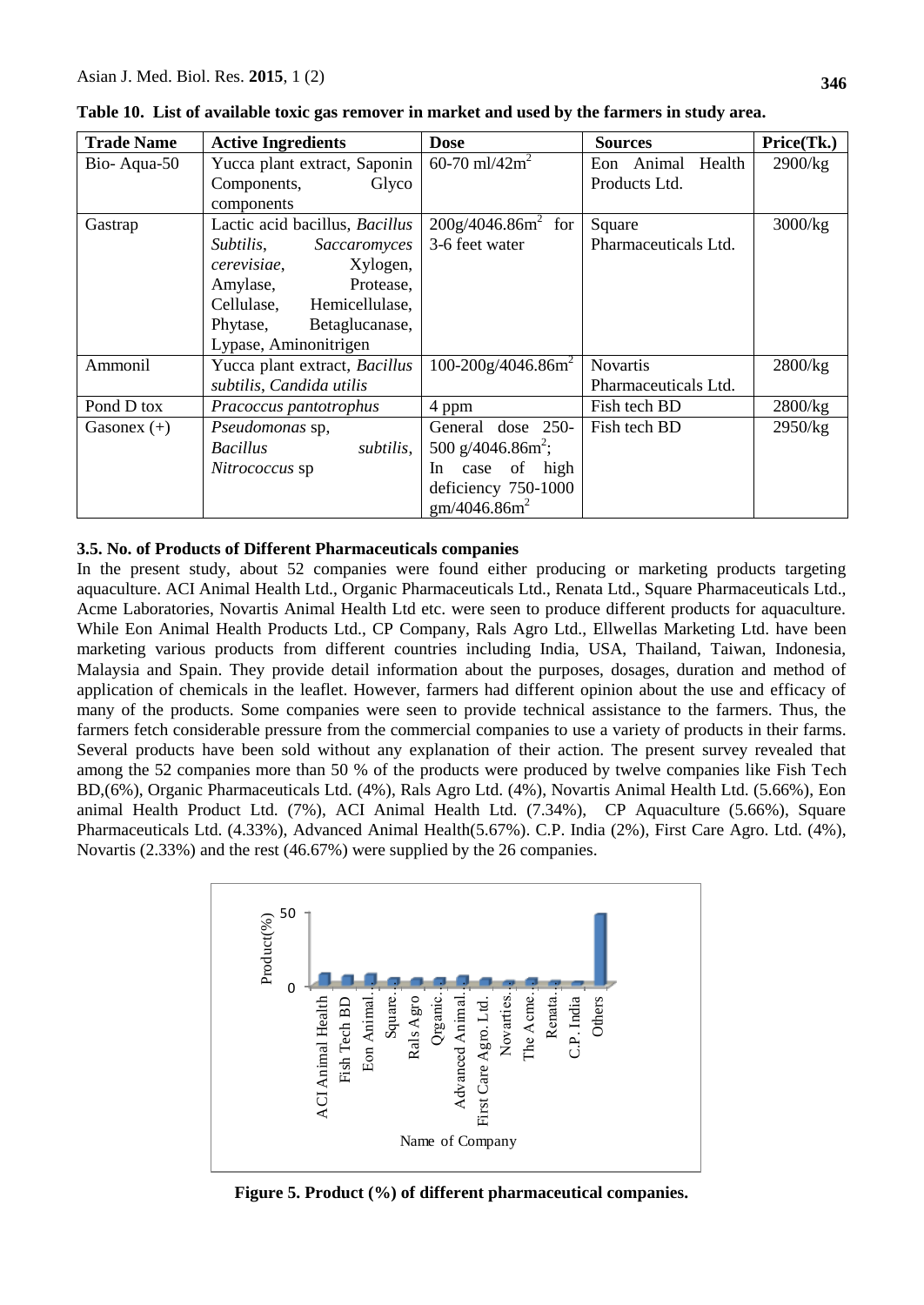**Table 11. List of aqua medicine marketing companies in Bangladesh.**

| <b>S.L. No.</b> | <b>Company Name</b>               |
|-----------------|-----------------------------------|
| $\mathbf{1}$    | <b>ACI</b> Limited                |
| $\overline{2}$  | Advance Agrotech Bangladesh       |
| $\overline{3}$  | Advance Animal Science Co. Ltd    |
| $\overline{4}$  | Alltech                           |
| $\overline{5}$  | <b>Allwell Marketing Company</b>  |
| $\sqrt{6}$      | Al-Madina Pharamaceuticals Ltd.   |
| $\overline{7}$  | Anivet Agro Products Ltd.         |
| $\,8\,$         | Annex vet (pr.) ltd               |
| 9               | Aquatech M. H. Limited            |
| 10              | Avon Animal health Ltd.           |
| 11              | Bengal Overseas Ltd.              |
| 12              | <b>Biohealth Company Limited</b>  |
| 13              | <b>Bismillah Corporation</b>      |
| 14              | Century Agro Ltd.                 |
| 15              | Dier Pharma                       |
| 16              | Doctor's Agrovet Ltd.             |
| 17              | Eon Animal Health Products Ltd.   |
| 18              | Eskayef Bangladesh Ltd            |
| 19              | First Care Agro Limited           |
| 20              | Fish World                        |
| 21              | Fish tech (BD) Limited            |
| 22              | Grameen agri care BD Ltd.         |
| 23              | Haychem Bangladesh Ltd.           |
| 24              | <b>HOM Agro Enterprise</b>        |
| 25              | Impex Marketing Ltd.              |
| 26              | Jayson Agrovet Limited            |
| $27\,$          | KR+F Agro Products Ltd.           |
| 28              | Krishi Bangla                     |
| 29              | Lion Overseas Limited             |
| 30              | M.R Enterprise                    |
| 31              | National Agricare Bangladesh      |
| 32              | Nature Care MFG Ind. Ltd.         |
| 33              | Navana Pharmaceuticals Ltd.       |
| 34              | Novartis (Bangladesh) Limited     |
| 35              | Nutrihealth Ltd.                  |
| 36              | Organic Pharmaceuticals Ltd       |
| 37              | Penta Agrovet Ltd.                |
| 38              | Pharma and Firm                   |
| 39              | Popular Pharmaceuticals Limited   |
| 40              | Popular Pharmaceuticals Limited   |
| 41              | Promi Agrovet Limited             |
| 42              | Rals Agro Limited                 |
| 43              | Renata Limited                    |
| 44              | Silo Animal Health Ltd.           |
| 45              | Solid Aquavet Ltd.                |
| 46              | <b>Square Pharmaceuticals Ltd</b> |
| 47              | The ACME Laboratories Limited     |
| 48              | Unique International              |
| 49              | Univet Limited                    |
| $50\,$          | Verno Bio Solution                |
| 51              | Welltech Biotechnology Limited    |
| 52              | Wilts Marketing Co. Ltd.          |

At present approximately 300 products of about 52 animal health companies were seen to market and field level. The pharmaceutical companies also employ number of promotion officers to sell their chemicals. Some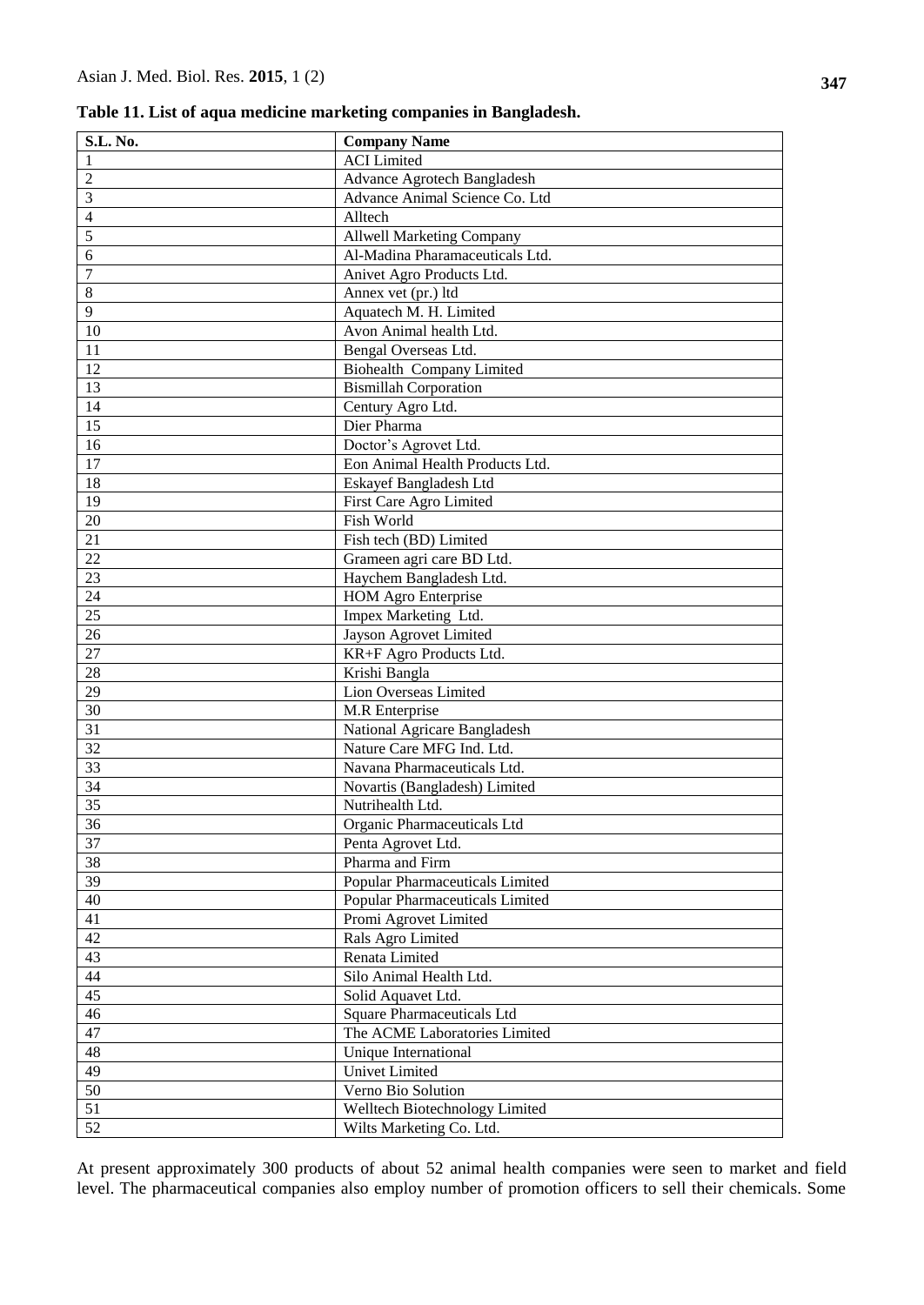companies were seen to provide technical assistance to the farmers. Thus, farmers come under considerable pressure from commercial companies to use a variety of aqua drugs and chemicals in their farms. There are new aqua drugs being made available continually and often there is very little information available about their efficacy. Some aqua-medicines were found only trade names. Either farmers or sellers did not have clear idea about the active ingredient and method of applications of the particular aqua-medicines though they were using those without hesitation. Only few companies provide details product profile to the farmers. lt was seen that same products of different companies variable dosage. So farmer feels hesitation before using those aquamedicines. Most of the farmers does not know efficacy of that products. The pharmaceutical companies should take care about those products.

## **3.6. Problems in use of drugs and chemicals**

The present study identified some problems associated with the use of drugs and chemicals which included:

- i) Lack of knowledge about use of chemicals
- ii) Lack of knowledge of application of drugs and chemicals
- iii) Indiscriminate use of chemicals
- iv) Pressure on farmers from pharmaceutical companies and pesticide sellers
- v) Lack of awareness about the safety issues in using hazardous chemicals
- vi) Lack of information on the label of chemical about possible hazard
- vii) Lack of knowledge about residual effect and expiry date.

## **4. Conclusions**

The present study demonstrated current status of drugs and chemicals using in aquaculture in Zakigonj upazilla and pointed out some problems of the use of chemicals by the farmers which include lack of knowledge of the chemicals, doses and methods of application of these chemicals. There are few alternatives to minimize the adverse effects of aquaculture chemical are simply use less of them. Other alternatives could be used as bioremediation and use of probiotics, immunostimulants, vaccination and alternative therapeutic. However, policy makers, researchers and scientists should work together in addressing the issues of chemical use in aquaculture with the view to reduce the negative impacts.

## **Conflict of interest**

None to declare.

## **References**

- Alderman DJ, H Rosenthal, P Smith, J Stewart and D Weston, I994.Chemicals used in mariculture. ICES Coop. Res. Rep., 202: l00.
- Ali MM, 2008. Study on the chemicals and antibiotics used in aquatic animal health management. An MS. Thesis, Department of Aquaculture, Bangladesh Agricultural University, Mymensingh. pp. 68.
- Apud FD, 1984. Extensive and semi-intensive culture of sugpo (Penaeus monodon) in the Philippines.In: Prawn Industry Development in the Philippines: Proceedings of the National Prawn Industry Development Workshop; 1984 April 10-13; Iloilo City, Philippines. pp. 55-73.
- BFRI, 1999. Fish diseases: prevention and control. Bangladesh Fisheries Research Institute, Circular leaflet no  $6.2$  edition. pp.7.
- Bronzwaer S,O Cars, U Buchholz, S Molstad, W Goettch, IK Velclhuijzen, JI Kool, MJW Sprenger and JIE Degener, 2002. A European Study on the Relationship between antimierobial use and antimicrobial Resist. Hiller. Infect. Dis., 8:278-282.
- Brown, D and A Brooks, 2002. A survey of disease impact and awareness in pond aquaculture in Bangladesh, the Fisheries and Training Extension Project- Phase 11. In: Primary Aquatic Animal Health Care in Rural, SmallScale and Aquaculture Development. Arther, J. R., M.J. Phillips, R.P. Subasinghe, M.B. Reantaso and I.H. MacRae. (eds.). FAO Fish. Tech. Pap. No. 406. pp. 85-93.
- Chinabut S and JH Lilley, 1992. The distribution of EUS lesions on Int-cted snakehead fish, Channa striatus Bloch. AAHRI Newsletter, 1: 1-2.
- Chowdhury MBR, M Muniruzzaman, UA Zahura, KZ Habib and MD Khatun, 2003. Ulcer type of disease in the fishes of small-scale farmer's pond in Bangladesh. Pakistan J Biol. Sci., 6: 544-550.